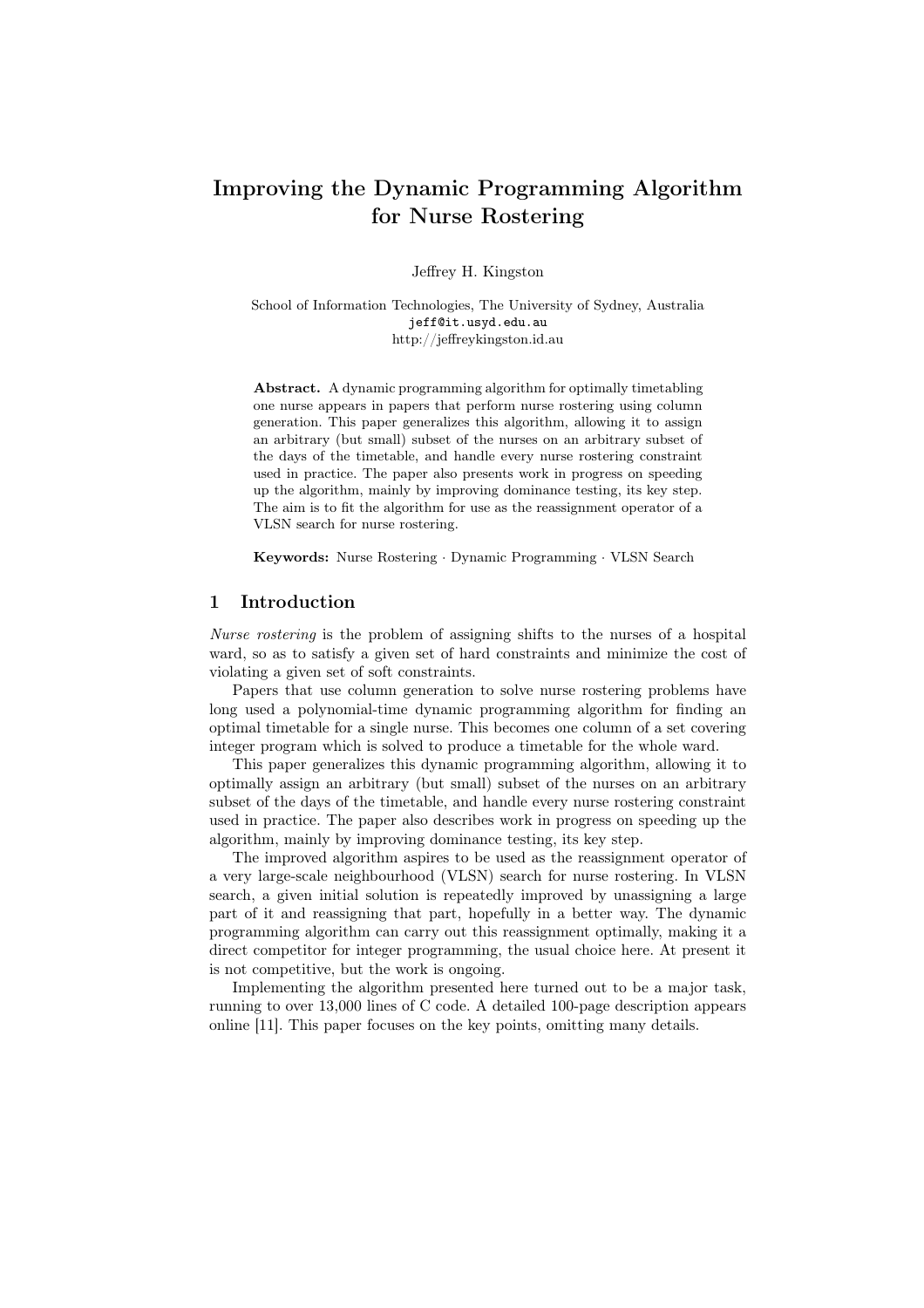Section 2 defines the problem, and presents the relevant literature. Sections 3 and 4 present the original algorithm using our terminology. Sections 5 and 6 present our generalizations and optimizations. Section 7 presents experiments.

## 2 The nurse rostering and single nurse rostering problems

Nurse rostering is the problem of assigning shifts to the nurses of a hospital ward. Hospitals run 24 hours a day, so nurse rostering problems usually have at least three shift types: morning, afternoon, and night. Each shift (one shift type on one day) demands a certain number of nurses, often with specified skills. There may be some flexibility in how many nurses to assign to each shift, and the number typically changes from day to day. Nurses are not interchangeable in general, because they have individual contracts (full-time, part-time, and so on), skills (senior nurse, assistant, and so on), and requests for days off.

Perhaps the most characteristic feature of the problem is the large array of constraints that each nurse's timetable must or should satisfy. In practice there are always hard constraints requiring each nurse to work at most one shift per day, and constraints (hard or soft) on each nurse's total workload over the weeks that the problem spans. There are also rules such as 'no day shift immediately following a night shift', 'at most 5 consecutive busy days', 'at most 2 busy weekends', and so on. These vary from one formulation of the problem to another, and from one nurse contract to another.

Nurse rostering is one of the most-studied problems in the discipline of automated timetabling. There are survey papers [1, 4] but they are rather old now. Much of the recent work is inspired by the Second International Nurse Rostering Competition (INRC-II) [2, 3].

The general nurse rostering literature is large, but the problem of optimally assigning a single nurse seems to have been studied only by researchers who use integer programming with column generation. Each column represents a complete timetable for one nurse; to generate a column is to solve a single nurse problem, for which these researchers mostly use dynamic programming. The integer program selects a subset of the columns that solves the full problem. For a survey of this work, going back to 1998, we refer the reader to [12].

These column generation papers often use the resource constrained shortest path problem [6] as a stepping stone. In our experience this does not yield any useful insights into nurse rostering, and so in this paper we move directly from nurse rostering to the dynamic programming algorithm.

The author is aware of one paper which uses dynamic programming to solve a full resource assignment problem, for security guards [5]. As the number of resources increases, the search space expands rapidly, making solving full problems with dynamic programming only viable for small instances.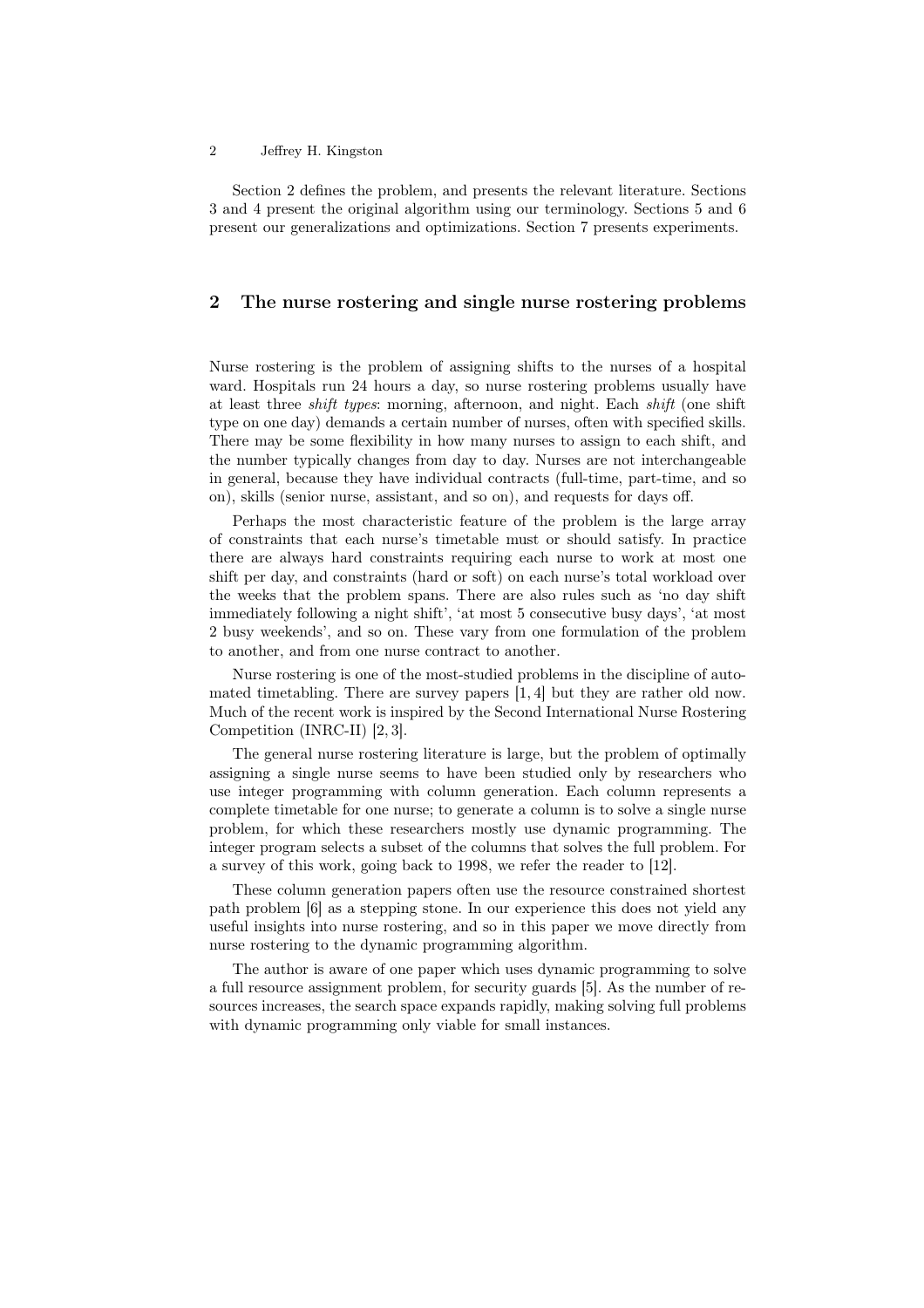## 3 Overview of the dynamic programming algorithm

This section presents our starting point, the existing dynamic programming algorithm for rostering a single nurse  $r$ .

On each day, nurse  $r$  can be assigned a shift of a given type (morning, afternoon, etc.), or nothing. Let these choices be  $\{s_0, s_1, ..., s_a\}$ , where  $s_0$  is a special shift type that denotes doing nothing (a day off). We are assuming here, as is usual, that a nurse may take at most one shift per day.

A solution may be an arbitrary set of assignments, but in this paper we consider only solutions of a particular kind. Let the sequence of days for which assignments are required be  $\langle d_1, ..., d_n \rangle$ . A solution is a sequence of k shift types representing assignments for the first k days, where  $0 \leq k \leq n$ . For example,

## $|s_1|s_1|s_0|s_0$

represents a timetable in which  $r$  is assigned shifts of type  $s<sub>1</sub>$  on the first three days, followed by two days off; and

## $|s_2|s_2|s_0|s_0|s_0|$

is similar, with  $s_2$  replacing  $s_1$ . A *complete solution* is a solution for all n days.

Let us first consider a tree search algorithm. Each node of its search tree is one solution. For its root, the tree has the unique solution of length 0. Then, for the first day, we try assigning a shift of each type for that day, omitting types for which no shift is available, or for which  $r$  is not qualified. This produces one child for each available shift type, being a solution of length 1. For each of these we try assigning a shift of each type for the second day, and so on until all solutions of length  $n$  have been tried. The cost of each solution is calculated and the overall result is the best solution of length  $n$ .

When all shift types  $\{s_0, s_1, ..., s_n\}$  are available on all days  $\langle d_1, ..., d_n \rangle$ , the tree search tries  $(a+1)^n$  complete solutions, an impossibly large number when a timetable is needed over several weeks, as is common in practice. The idea of dynamic programming is to show that some solutions dominate others, that is, always produce better complete solutions in the end. Dominated solutions can be discarded, and this can produce major savings. In fact, it leads to running times which are polynomial in  $n$  [11], as is well known.

Define  $P_k$  to be the set of undiscarded solutions for  $\langle d_1, ..., d_k \rangle$ . For example, the two solutions above might lie in  $P_5$ . For the tree search,  $P_k$  contains up to  $(a+1)^k$  solutions.

The dynamic programming optimization explores the tree in breadth-first order: it first builds  $P_0$  (just the length 0 solution), then  $P_1$ , then  $P_2$ , and so on. To proceed from  $P_k$  to  $P_{k+1}$ , for each solution x in  $P_k$ , it constructs all solutions y consisting of x plus one assignment of an available shift type to r on  $d_{k+1}$ . Before inserting y into  $P_{k+1}$ , it checks whether  $P_{k+1}$  contains a solution that dominates  $y$ . If so it discards  $y$  instead of inserting it. If not, it first removes from  $P_{k+1}$  and discards all solutions that are dominated by y, and then inserts y. In this way,  $P_{k+1}$  contains only undominated solutions.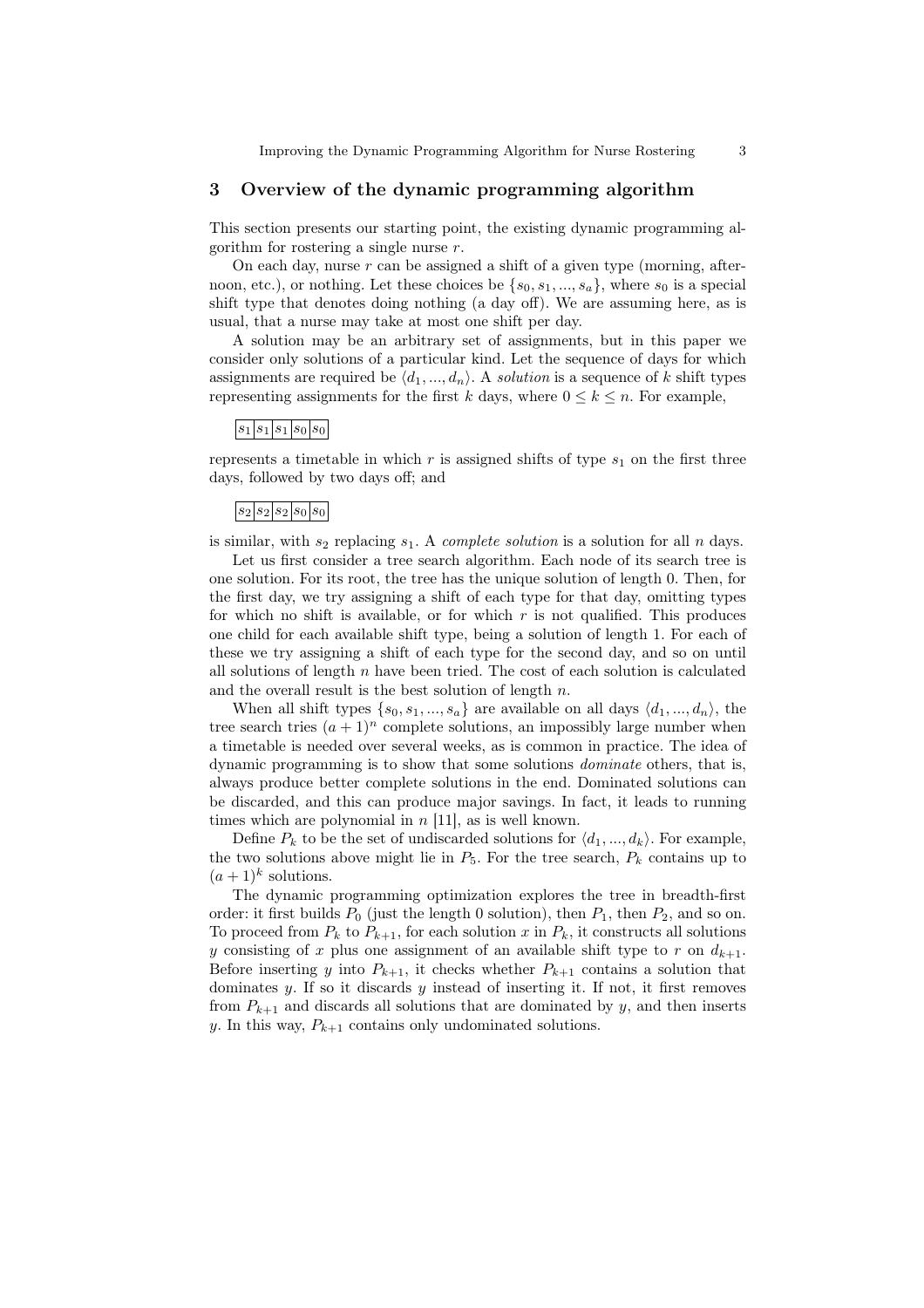For reasons that will become clear later, on the last day,  $d_n$ , there will be just one solution in  $P_n$ , and that is the desired optimal solution. That completes the algorithm. But we still need a definition of dominance that allows the algorithm to safely discard a large number of solutions.

### 4 Signatures and dominance

This section defines a dominance relation between solutions which allows many solutions to be safely discarded. As it turns out, this relation is determined by the constraints of the problem instance.

The *signature* of constraint c in solution x, written  $s(c, x)$ , is a concise but complete representation of x as it affects c, excluding parts of x for which c has already yielded a cost.

Let us consider some examples. Suppose  $c$  is a constraint on the total number of shifts worked by nurse r. Then  $s(c, x)$  would be the number of shifts worked by  $r$  within  $x$ . It does not matter to  $c$  which shifts they are.

Suppose  $c$  is a constraint on the total number of busy weekends (weekends where r works at least one shift). Then for  $s(c, x)$  we may choose the number of busy weekends during x, but there is a catch when x's last day is a Saturday: the signature must record whether  $r$  works a shift on that day, because that determines whether working a shift on the immediately following Sunday adds to r's number of busy weekends or not. So  $s(c, x)$  is an integer plus a Boolean when x's last day is a Saturday, and an integer on other days.

Suppose  $c$  is a constraint on the number of consecutive night shifts worked by r. Then  $s(c, x)$  is the number of consecutive night shifts ending on the last day of  $x$ , or 0 if  $r$  is not assigned a night shift on the last day of  $x$ . Sequences of consecutive night shifts that terminated earlier have already yielded a cost and do not influence  $s(c, x)$ .

The reader familiar with history in nurse rostering will have noticed a strong connection between signatures and history values [9]. A history value records what  $r$  did that affects  $c$  before the first day; a signature records what  $r$  did that affects c before and during the last day of x. The idea is the same, although  $[9]$ assumes that cases like the Saturday treated above do not occur at the start of the timetable. Here, we cannot assume such cases away.

Suppose solution x is for days  $d_1, ..., d_k$ . Suppose a constraint c depends only on the assignments on those days. Then c yields its final cost when  $d_k$  is assigned, so  $s(c, x)$  is empty. Or suppose c depends only on the assignments on days  $d_{k+1},...,d_n$ . Then there is nothing to remember about c on  $d_1,...,d_k$ , so again  $s(c, x)$  is empty. The only constraints for which  $s(c, x)$  is non-empty are those which are affected both by the assignments on at least one of the days  $d_1, ..., d_k$ , and also by the assignments on at least one of the days  $d_{k+1}, ..., d_n$ .

The *signature* of a solution x, written  $s(x)$ , is the concatenation, over all constraints c, of  $s(c, x)$ . Concretely, it is an array of integers (Booleans are encoded as 0 and 1). The cost of solution x, written  $c(x)$ , is the sum of all costs already yielded by constraints up to and including x's last day. Each solution x needs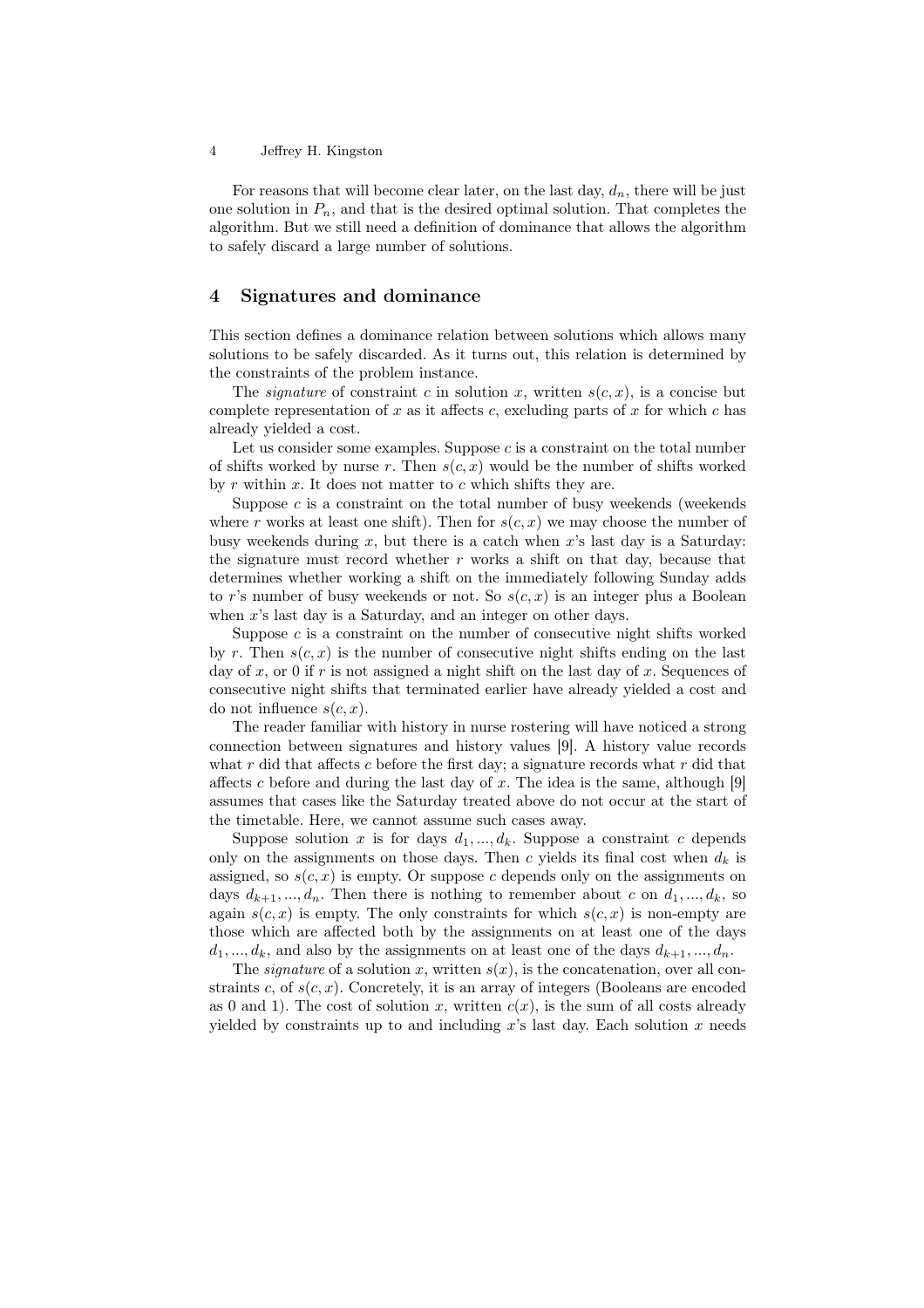just four fields: a pointer to its parent solution in the search tree; the assignment that x adds to that parent;  $s(x)$ ; and  $c(x)$ .

Given our definition of  $s(c, x)$  as a complete representation of x as it affects c, it is not surprising that as solutions are built up, we can keep  $s(c, x)$  up to date, and then on  $c$ 's last day, convert it into a final cost for  $c$ . For example, if  $c$  is the number of shifts worked we can take this number from  $x$ 's parent and add 1 or 0 to it, depending on whether  $x$ 's assignment is for a shift or a free day. What is perhaps more surprising is that signatures support dominance testing as well as cost calculations, as we will see shortly.

We say that solution x dominates solution y if the best complete solution that can be derived from  $x$  by further assignments has cost no larger than the best complete solution that can be derived from y by further assignments. Clearly, in that case  $y$  can be discarded without risk of losing optimality.

In practice we use a more restricted definition of dominance: we require  $x$ and y to have the same last day, we require  $c(x) \leq c(y)$ , and for each constraint c, we require x to dominate y at c. By this last condition we mean that for each combination of assignments  $t$  for later days, when we add those further assignments to x and y, resulting in complete solutions  $x_t$  and  $y_t$ , the cost of c in  $x_t$  must not exceed the cost of c in  $y_t$ . It should be clear that every case of this more restricted definition of dominance is a case of the general definition.

There is no need to identify every case of dominance. All that matters is that for each case that we do identify, it is indeed safe to discard  $y$ . Of course, the more cases we identify, the faster the algorithm runs.

It is clear now why there is at most one solution on the last day,  $d_n$ . The signature array is empty because all constraints have reported their final cost by then, so x dominates y when  $c(x) \leq c(y)$ , so only one solution will be kept.

To understand dominance, then, it remains to understand how solution  $x$  can dominate solution  $y$  at constraint  $c$ . We answer this question for some kinds of constraints now; in Section 5 we'll see that we have in fact covered all cases.

Many constraints calculate a value that we call the determinant: the number of shifts, the number of consecutive night shifts, or whatever. The cost of such a constraint  $c$  is a monotone non-decreasing function of the amount by which the determinant exceeds a maximum limit or falls short of a minimum limit. The limits are fixed attributes of c.

The determinant is used as c's signature value on each day a signature value is needed. If c has a maximum limit only, then x dominates y at c when  $s(c, x) \leq$  $s(c, y)$ . This is because when we add the same further assignments t to x and y, producing complete solutions  $x_t$  and  $y_t$ , the determinant increases by the same amount in both. So  $s(c, x) \leq s(c, y)$  implies  $s(c, x_t) \leq s(c, y_t)$ , and the cost has this same relation too, because the cost when there is a maximum limit only is a monotone non-decreasing function of the determinant.

If c has a minimum limit only, x dominates y at c when  $s(c, x) > s(c, y)$ . This is because in this case the cost is a monotone non-increasing function of the determinant. If c has both a maximum limit and a minimum limit, then both analyses apply and x dominates y at c when  $s(c, x) = s(c, y)$ .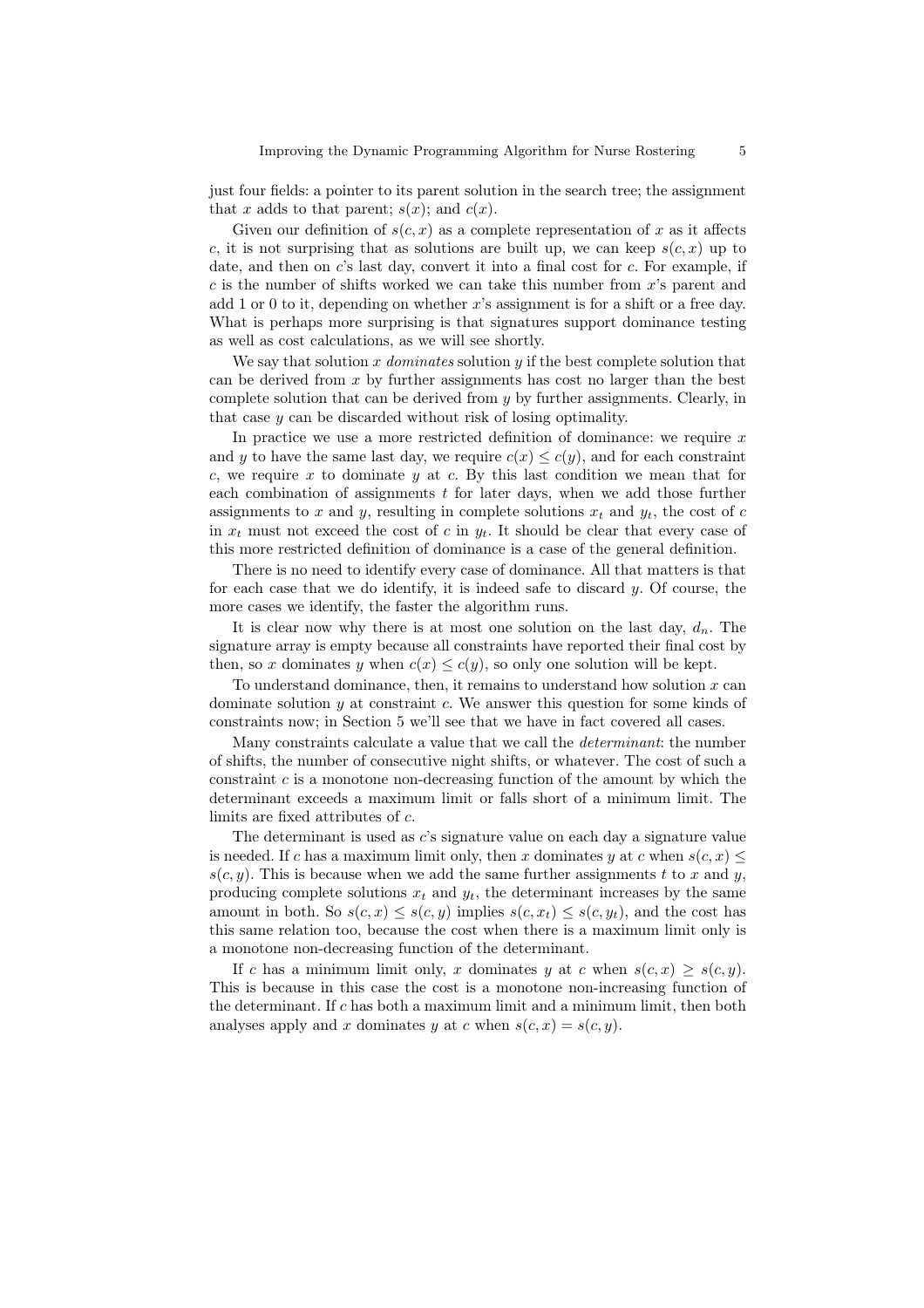As expressed, this argument applies only to constraints on the total number of something, not to constraints on the number of consecutive things. But the argument is easily adapted to constraints on consecutive things, by changing  $x_t$ and  $y_t$  to the solutions on the first day after the sequence ends. On that day, the cost of the sequence is finalized and added to  $c(x_t)$  and  $c(y_t)$ .

## 5 Generalizing to arbitrary nurses, days, and constraints

In this section we generalize the dynamic programming algorithm so that, starting from an initial timetable that we want to improve, it can unassign and reassign any (small) number of selected nurses on any number of selected days. We don't require the selected days to be consecutive, because we want to try oddities like reassigning the eight weekend days of a four-week timetable. We also generalize to arbitrary constraints.

To generalize from a single nurse to a set of selected nurses, the algorithm begins by unassigning the selected nurses on the selected days, then proceeds much as before. Each solution extends its parent solution by adding one assignment (possibly of a free day) on its last day to each selected nurse. If there are m selected nurses and  $a + 1$  shift types, there are up to  $(a + 1)^m$  ways to do this. The signature of each solution is the concatenation of the signatures of the selected nurses, in some fixed order, plus another signature for cover constraints, which we will come to shortly.

To generalize from all days to selected days, we redefine  $\langle d_1, ..., d_n \rangle$  to be the sequence of selected days (in chronological order), not all days. A set of undominated solutions  $P_k$  is built for each selected day  $d_k$ , not for each day.

The other issue in generalizing this algorithm is to make sure that it can handle every kind of constraint. We do this by supporting the constraints of the XESTT nurse rostering model [7, 8], which have been shown in [8] to encompass everything that occurs in practice.

Nurse rostering constraints are either cover constraints (XESTT calls them event resource constraints), which require each shift to have a suitable number of suitably qualified nurses, or *resource constraints*, which require individual nurses' timetables to follow the many rules of nurse rostering: at most one shift per day, limits on total shifts, limits on consecutive shifts, and so on.

Although we illustrated the signature idea using resource constraints only, it applies equally well to cover constraints. Cover constraints always seem to constrain the shifts of a single day, and so do not need signature values. But if there was a multi-day cover constraint, for example a constraint requiring the staffing of at least four of the week's night shifts to include a senior nurse, then that could be handled, using a signature value saying how many of the current week's night shifts have been assigned a senior nurse.

XESTT has four event resource constraints, only three of which are used in nurse rostering, and seven resource constraints, only five of which are used. These small numbers are owing to the generality of the constraints: they may reference arbitrary sets of times and nurses. For example, no constraints are inherently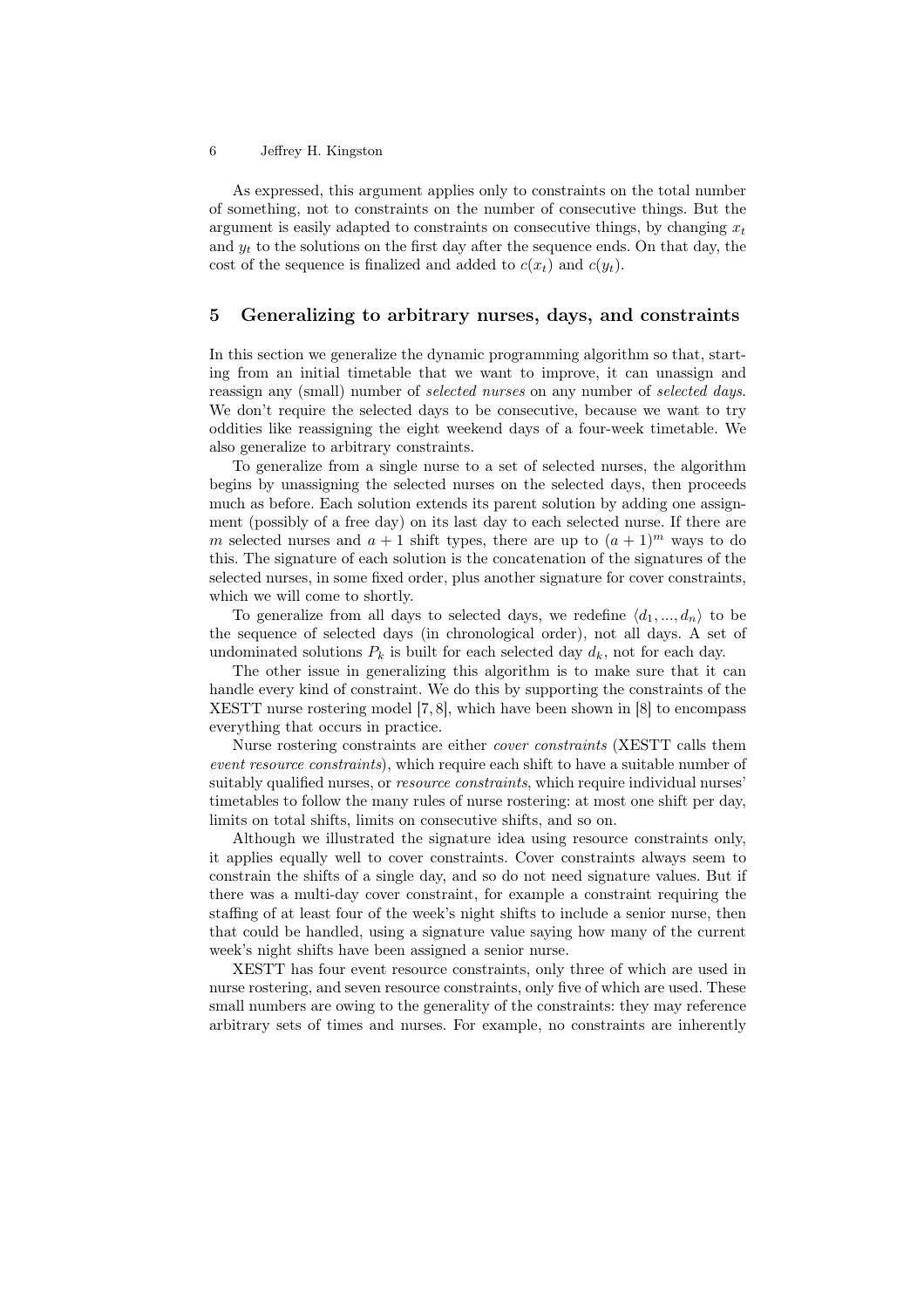concerned with weekends; instead, an instance would define the set of weekend times and reference that in its constraints.

We do not have space to define all these constraints in detail and explain how they are handled. Instead, we'll divide them into three groups and explain how each group is handled.

The first group contains constraints which find the number of occurrences of something (e.g. busy weekends) and compare that number, which we have called a determinant, with lower and upper limits. As explained in Section 4, these constraints are handled by storing the determinant as the signature value. Assignments on unselected days are constant throughout the solve; their effect here is to add a constant to the signature value. For example, if c constrains the number of shifts worked by nurse  $r$ , then at the start of the solve, the signature  $s(c, x)$  is the number of shifts worked on unselected days, and it increases from there as the solve proceeds.

The second group contains constraints which do not have determinants and limits. These we transform so that they do. For example, consider a constraint requiring nurse r to be free on Tuesday. Let the determinant be the number of shifts that r works on Tuesday, and apply maximum limit 0.

The third and final group contains constraints which find the total number of consecutive occurrences of something and compare that number with lower and upper limits. The signature is the number of consecutive occurrences in the current run, as explained earlier. Handling unselected days is quite complicated, since between any two selected days there may be a sequence of unselected days. Their effect is pre-calculated so that it can be included quickly. For example, suppose we are constraining nurse  $r$ 's number of consecutive night shifts, and the selected days are the weekend days. Then for each run of consecutive week days we pre-calculate the number of r's consecutive night shifts a at the start of the week, and the number  $b$  at the end of the week. Then as the solve proceeds, if the preceding Sunday has a night shift we count that not as 1 night shift but as  $1 + a$  night shifts, and so on. For full details we refer the reader to [11].

The definition of dominance at c given above  $(\leq)$  when c has a maximum limit only, ' $>$ ' when c has a minimum limit only, and '=' when c has both) we call basic dominance. Our algorithm actually uses strong dominance, which is basic dominance with three changes. First, XESTT constraints have an allow zero flag, which when set specifies that a determinant with value 0 produces cost 0 regardless of the minimum and maximum limits. Its main use in nurse rostering is in 'complete weekends' constraints, which require a nurse to work both days of a weekend or neither. Strong dominance takes this into account. Second, strong dominance understands that when c has a maximum limit only,  $s(c, x)$  may be so small that no further assignments can increase it to the maximum limit, and so x dominates every y at c because the cost of c in every  $x_t$  must be 0. The third change is similar, understanding that when  $c$  has a minimum limit only, if  $s(c, x)$  has already reached it, then x dominates every y at c.

The algorithm discards solutions x such that  $c(x)$  equals or exceeds the cost of the original solution (the solution from before the initial unassignments). If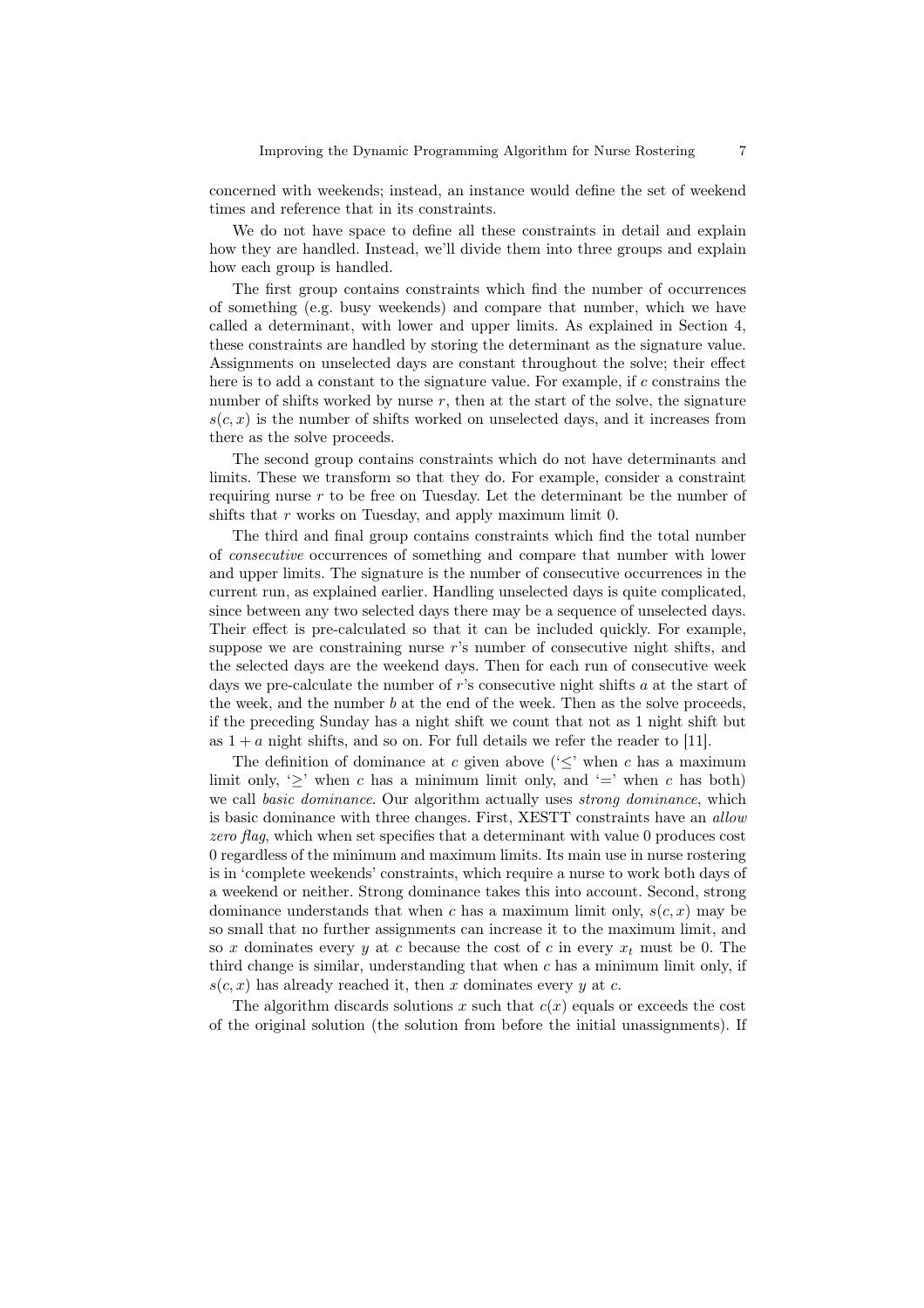all solutions are discarded, the algorithm has been unable to improve on the original. In that case, the original solution (recorded separately) is reinstated before the algorithm returns. There are two points to note here.

First, constraints do not wait for their last day to report a cost; they report a cost on every day that they are affected by. Each day, they report their cost on that day minus the cost they reported on the previous day. This makes  $c(x)$ as large as possible on every day, causing as much discarding as possible.

Second, every cost difference must be non-negative. A negative difference means that there might have been an unjustified discard on the previous day. Cost differences are naturally non-negative when they derive from maximum limits. But costs may decrease as determinants grow towards minimum limits. All constraints know this and only report costs that cannot go away later. Detailed formulas showing how to do this appear online [11].

This algorithm runs in time polynomial in the number of selected days but exponential in the number of selected nurses, according to a straightforward worst-case analysis based on the fact that the solutions in each  $P_k$  have distinct signatures [11]. The algorithm will usually do much better than the worst case. For example, the analysis does not take into account the fact that solutions whose cost equals or exceeds the cost of the original solution are discarded, but testing shows that this has a pronounced effect, especially during the last few days. However, testing also shows that selecting a few more days is not particularly costly, but selecting just one more nurse can dramatically increase the running time, confirming the general thrust of the analysis.

## 6 Optimizations

Our algorithm contains many minor optimizations. But here we focus on three major ones, each of which significantly reduces running time, as we will show.

**Generating fewer solutions.** For each solution x there are up to  $(a+1)^m$ solutions  $y$  that extend  $x$  for one more day, where  $a$  is the number of shift types and  $m$  is the number of selected nurses. Our first optimization, which is really several optimizations combined, aims to reduce this large number, using ideas that we expect have been tried before on other problems.

One idea that does not work is to identify equivalent nurses and avoid generating solutions that are symmetrical in those nurses' assignments. As mentioned earlier, nurses have several individual characteristics, and when those are combined with the different timetables that nurses have on unselected days, finding symmetries among the nurses is hopeless.

On the other hand, there are symmetries among the tasks that nurses may perform (the variables that nurses may be assigned to) on each day. We have already informally partitioned these tasks into classes—the 'shift types.' But there are subtleties here. There may be a task in the night shift reserved by a hard constraint for a senior nurse; some tasks may have hard constraints requiring them to be assigned; others may have soft constraints requesting that they remain unassigned. We analyse the event resource constraints that apply to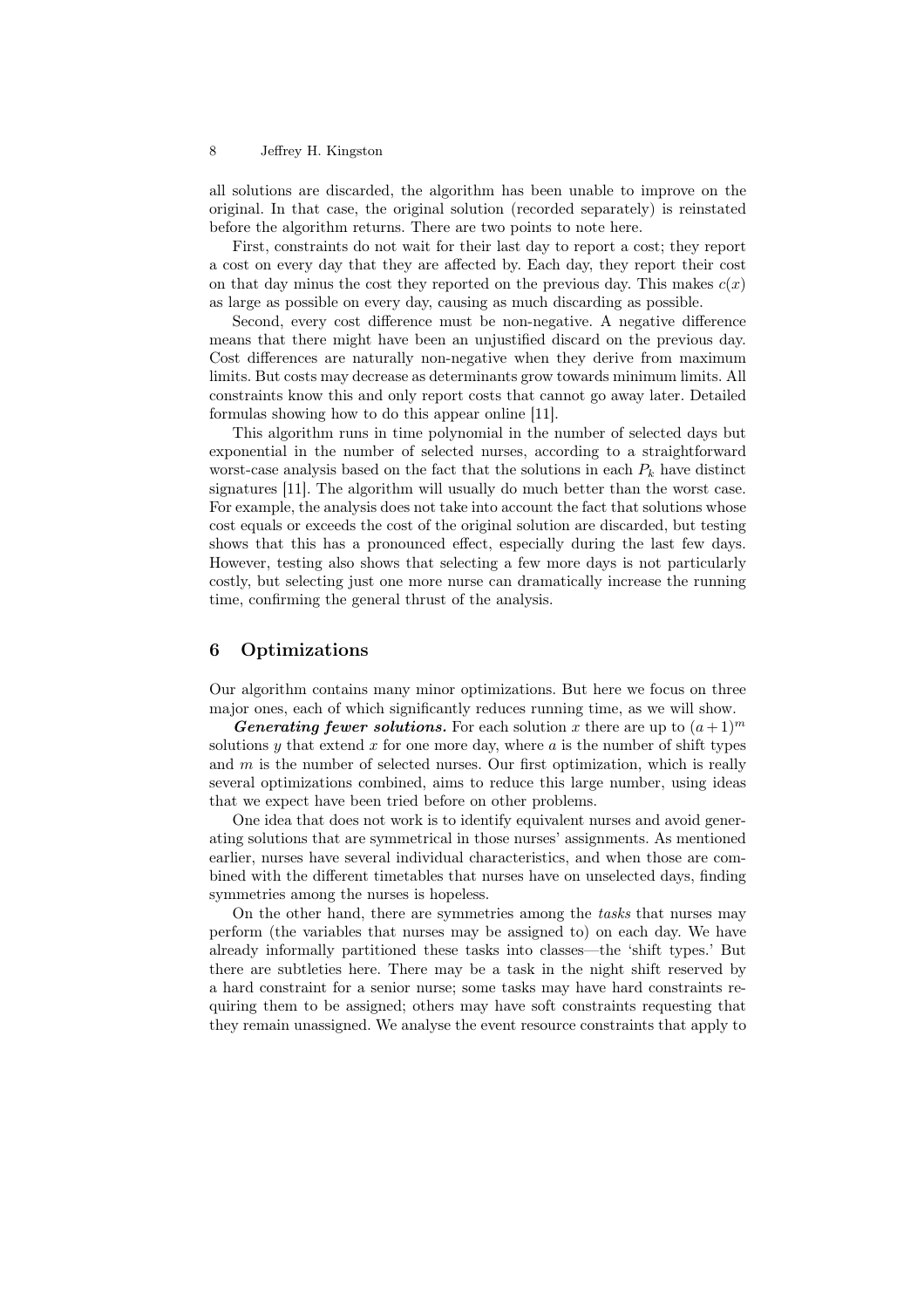each task, and group the tasks into classes of equivalent tasks, placing the most preferred tasks first in each class. When assigning nurses, there is no need to try all combinations of tasks from one class; instead, each nurse tries only the most preferred of the remaining unassigned tasks of the class.

The analysis may identify some tasks for which assignment is compulsory, because a hard constraint requires it. As nurses are assigned to tasks on one day, if the number of remaining unassigned nurses falls below the number of remaining unassigned compulsory tasks, that line of generation of assignments is abandoned. Compulsory tasks are common so this can be very effective.

As each decision to try assigning a particular nurse to a particular task is made, the cost of that decision is calculated immediately and added to the growing solution cost. If the result equals or exceeds the cost we are trying to improve on, again that line of generation of assignments is abandoned.

We have not included experiments to show the effect of these optimizations on running time. They are cheap to carry out, and some are hard to turn off.

Tradeoff dominance. Our second optimization, which we have not seen elsewhere, improves the dominance test, finding more cases of dominance and shrinking the sets  $P_k$ . We previously improved basic dominance into strong dominance (Section 5); now we improve strong dominance into tradeoff dominance.

Suppose that solution  $x$  fails to dominate solution  $y$ , but only at one point along the signature, and only by 1. Suppose that the corresponding constraint has weight  $w$ . Then the effect of this failure is that at some point in the future that constraint could have a cost in some  $x_t$  which is at most w greater than its cost in the corresponding  $y_t$  (assuming the cost function is not quadratic), and this is why dominance fails.

But if  $c(x) + w \leq c(y)$ , this extra w cannot make  $x_t$  cost more than  $y_t$ . In other words,  $x$  still dominates  $y$  even though dominance fails at one point.

This idea easily extends to differences greater than 1, and to multiple points along the signature. It is simply a matter, as we proceed along the signature, of adding to  $c(x)$  the cost of ignoring each violation of dominance. Then, if  $c(x)$ exceeds  $c(y)$  at any point, dominance has failed even with this tradeoff.

Representing sets of solutions by tries. Our third optimization aims to speed up the insertion of a new solution  $x$  into the set of undominated solutions  $P_k$ . Recall that this involves testing whether  $P_k$  contains a solution that dominates  $x$ , and if so discarding  $x$ ; and if not, finding and discarding all solutions in  $P_k$  that are dominated by x, then inserting x. The straighforward approach here, taken by all previous authors as far as this author can ascertain, is to take each element of  $P_k$  and see whether it dominates x. If all those tests fail, take each element of  $P_k$  again and see whether it is dominated by x, making two dominance tests for each element of  $P_k$ .

The author experimented with a dominance test he calls weak dominance, in which x dominates y if  $c(x) \leq c(y)$  and the two signatures are equal. This finds many fewer cases of dominance than strong dominance does, but it allows  $P_k$ to be organized as a hash table indexed by signature, converting the search for dominating and dominated solutions into a single hash table retrieval. However,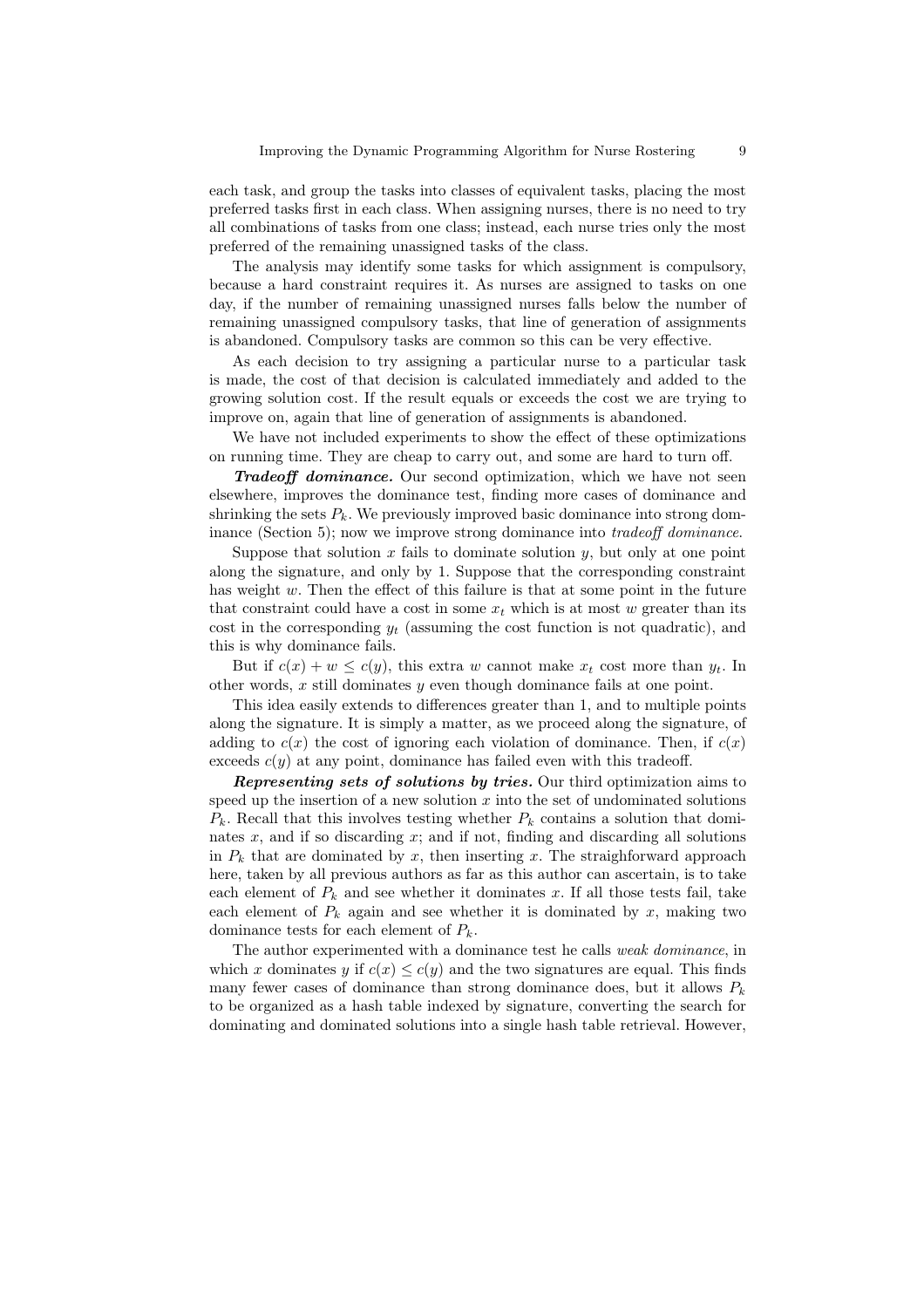it turned out that the faster table handling did not compensate for the larger size of the sets  $P_k$ . The larger size did not slow down the hash table, but creating the many extra solutions took too much time.

Another failed optimization involved maintaining a *cache* of solutions  $C_k$ alongside each usual set of solutions  $P_k$ . All solutions y which were extensions of the same solution  $x$  were inserted into  $C_k$  with the usual dominance testing. When there were no more extensions of x, each surviving element of  $C_k$  was inserted into  $P_k$ , again with the usual dominance testing, and  $C_k$  was cleared ready to receive extensions of another  $x$ . The idea was that solutions which are extensions of the same parent are likely to have dominance relations with one another, and these relations can be found quickly within  $C_k$ . This is true, and the cache halved some running times, but the improvement disappeared when  $P_k$  was organized as a trie.

So let us turn now to an optimization that actually helped. The traditional trie is a symbol table representing some set of values, each associated with a key which is a sequence of characters. The root of the tree contains an array of subtrees. Each subtree contains all values whose keys have the same first character, and its index in the array is the integer value of that character. So to retrieve a value by key, one uses the first character of the key to index the root array to obtain a child, then the second character to index that child's array, and so on. When a subtree contains only a single value, it has a different format: the value and its key are stored, and retrieval compares the key it is looking for with the stored key to see whether the value is the one wanted. There are also null subtrees representing empty sets of values.

Solutions are a natural fit for tries. A solution's key is its signature, a sequence of small integers well suited to array indexing.

To decide whether  $x$  is dominated by any solution already in trie  $T$ , we proceed as follows. Suppose the first element of  $x$ 's signature is  $v$ , and that it is associated with a maximum limit and so is dominated by any value less than or equal to v. We need to recursively search only those subtrees with indexes in the range 0 to  $v$  inclusive, not the whole trie. Similarly if  $v$  is associated with a minimum limit, we need to search all subtrees from  $v$  to the end of the array of children. If the test is equality, only the subree with index  $v$  needs to be searched. This applies at each level of the trie.

Deleting all solutions of  $T$  that are dominated by  $x$  is similar, with the array ranges swapped: if  $v$  is associated with a maximum limit, then all solutions dominated by  $v$  lie in the range from  $v$  to the end of the array, and so on. Insertion is just the usual trie insertion.

This description applies to basic dominance. Formulas saying exactly where to search under strong dominance are derived online [11]. Tradeoff dominance is a problem, because in principle the entire trie needs to be searched. But instead of that, the algorithm proceeds heuristically: at each level of the trie, it searches each position needed for strong dominance, plus up to two adjacent positions where a tradeoff of  $w$  is required.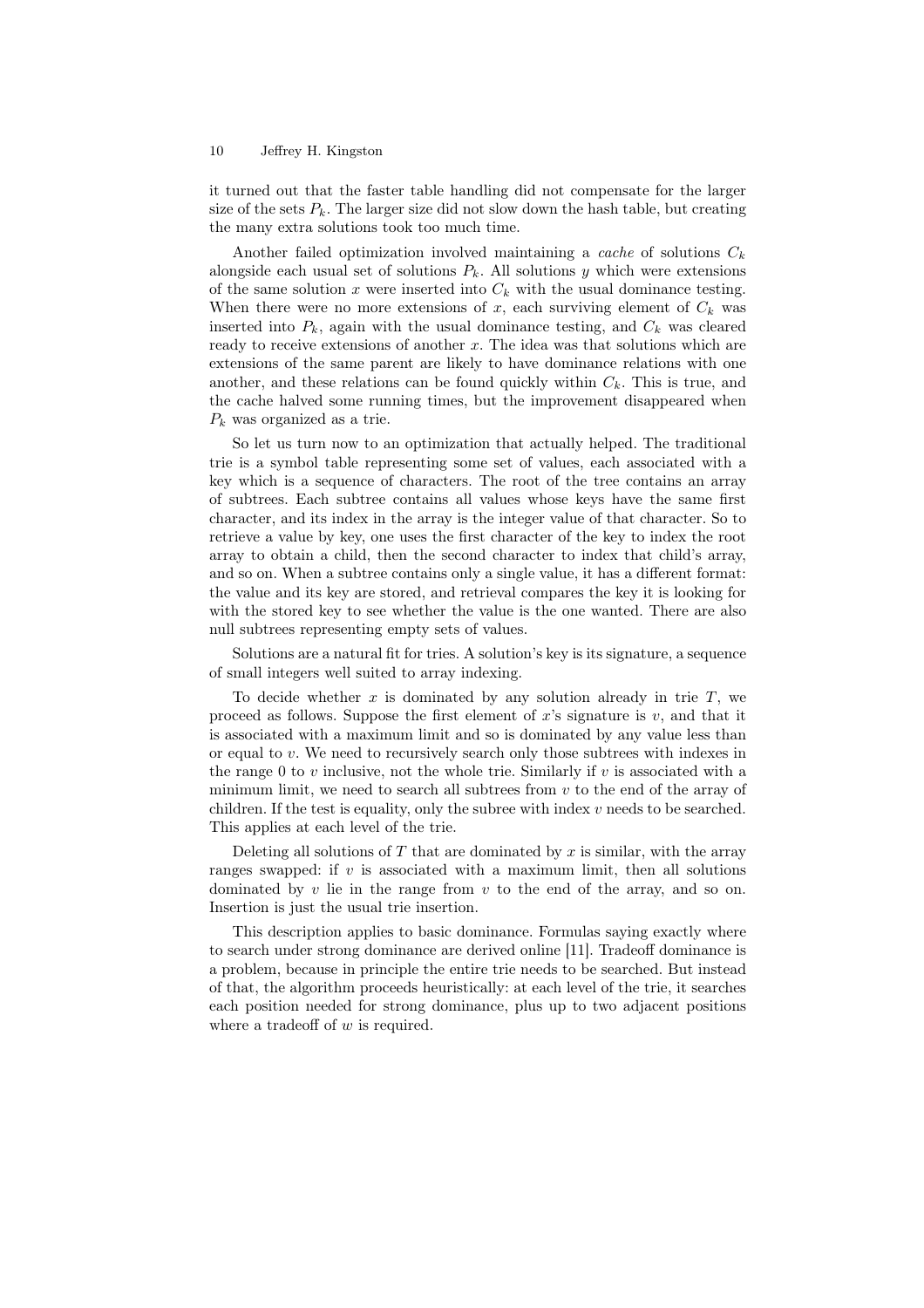A signature entry representing workload in minutes can cause efficiency problems for tries, because it is likely to lead to large arrays of children, mainly filled with null entries. The author has not investigated this in detail, but the answer is probably to find the greatest common divisor  $d$  of all the workloads and store the workload in minutes divided by d.

## 7 Experiments

This section offers experiments which show how the algorithm performs on a difficult instance from a standard data set, and how effective the optimizations are. We have not yet tried the algorithm on a wide variety of instances, or tried calling it repeatedly as the reassignment operator of a VLSN search.



Fig. 1. The effect of introducing the trie data structure. The first graph shows the number of undominated solutions on each of the 14 days during which the selected resources are open to reassignment (almost 60,000 at the peak). This is the same with or without the trie data structure, because the same strong dominance test is used. The second graph shows the running time in seconds. For the ordinary array of undominated solutions, the running time is more than 500 seconds. The trie running time appears negligible. See Fig. 2 for a clearer view of the trie running time.

The experiments all use instance INRC2-4-030-1-6291.xml, the XESTT version of a 4-week instance derived from the Second International Timetabling Competition [2, 3] and tested by other authors [12, 13].

This instance divides into two independent parts, one for trainee nurses and one for non-trainee nurses. We show the trainee nurse results, because the algorithm runs more slowly on them. This is probably because trainee nurses can take each other's shifts, whereas non-trainee nurses may have varying skills, and can take some of each other's shifts but not all.

Figures 1 and 2 report on tests that select 3 nurses for reassignment over the first 14 days. The 3 nurses are chosen at random but are the same in all tests, as is the initial solution. This test happens to find an improvement on the initial solution. Fig. 1 shows the effect of changing the way that the solutions are stored in each  $P_k$  from an ordinary unsorted array to a trie. The same solutions are found, but running time improves dramatically. Fig. 2 shows the effect of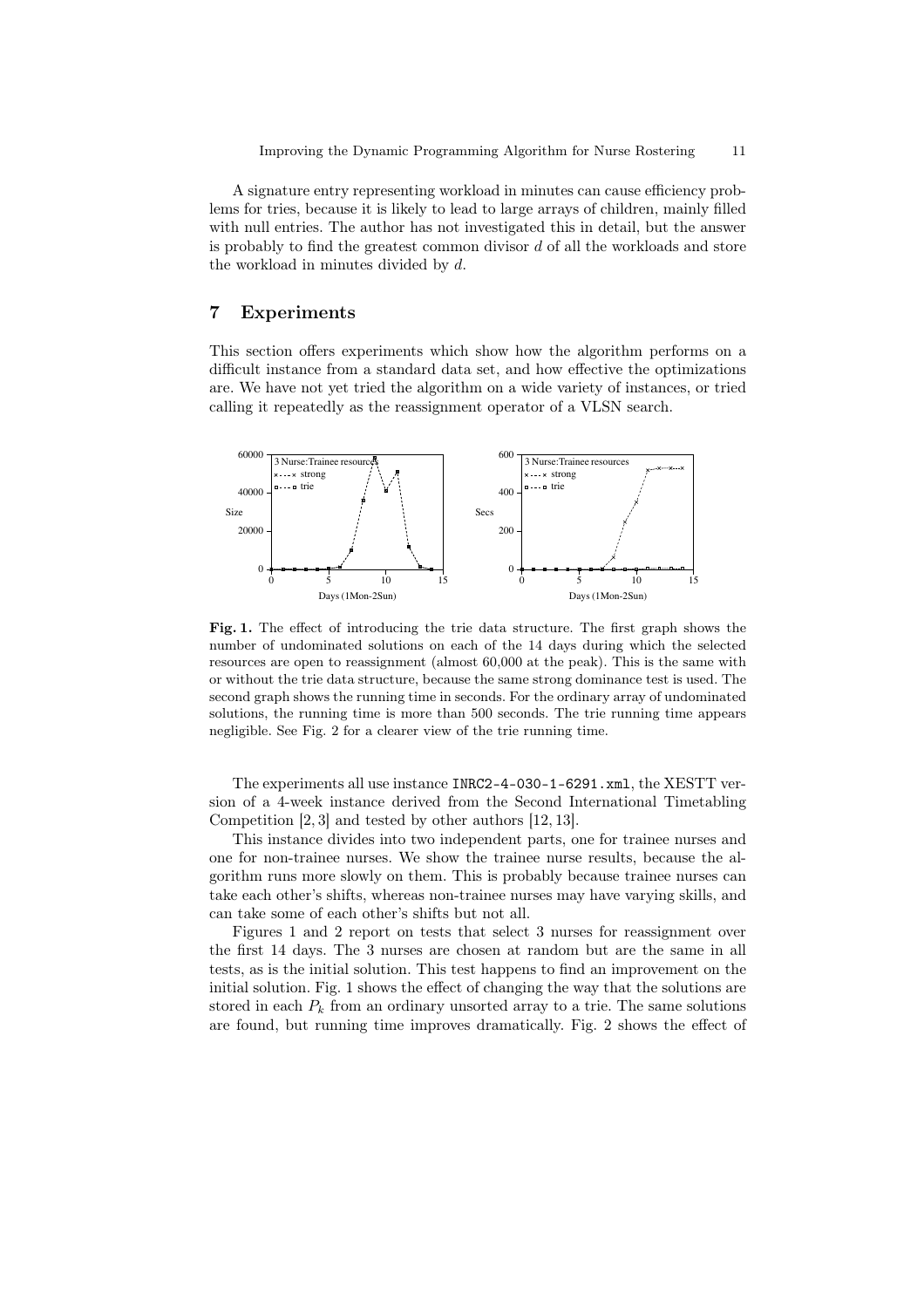

Fig. 2. The effect of introducing tradeoff dominance. This is the same instance as in Fig. 1, and the points labelled 'trie' are the same as in Fig. 1. The points labelled 'triet' are for the trie data structure with tradeoff dominance instead of strong dominance. The table size is reduced by more than half at the peak, and running time is reduced by about 30%.

changing from strong dominance to tradeoff dominance within the trie. The improvement is less dramatic but still useful.

The third figure, Fig. 3, shows what happens when the number of trainee nurses is increased to 4, using tries with tradeoff dominance. This run generates millions of undominated solutions and takes about 6000 seconds (100 minutes) to complete, a very bad result.

## 8 Conclusion

This paper has generalized the dynamic programming algorithm for optimal nurse rostering, and made some progress in optimizing it, in preparation for using it as the reassignment operator of a VLSN search. The implementation is available online [10] along with a detailed description [11].



Fig. 3. As before, with tries and tradeoff dominance, but reassigning 4 trainee nurses.

The experiments have shown that the algorithm is able to reassign a fairly large number of days, for example 14. It is not able to reassign a large number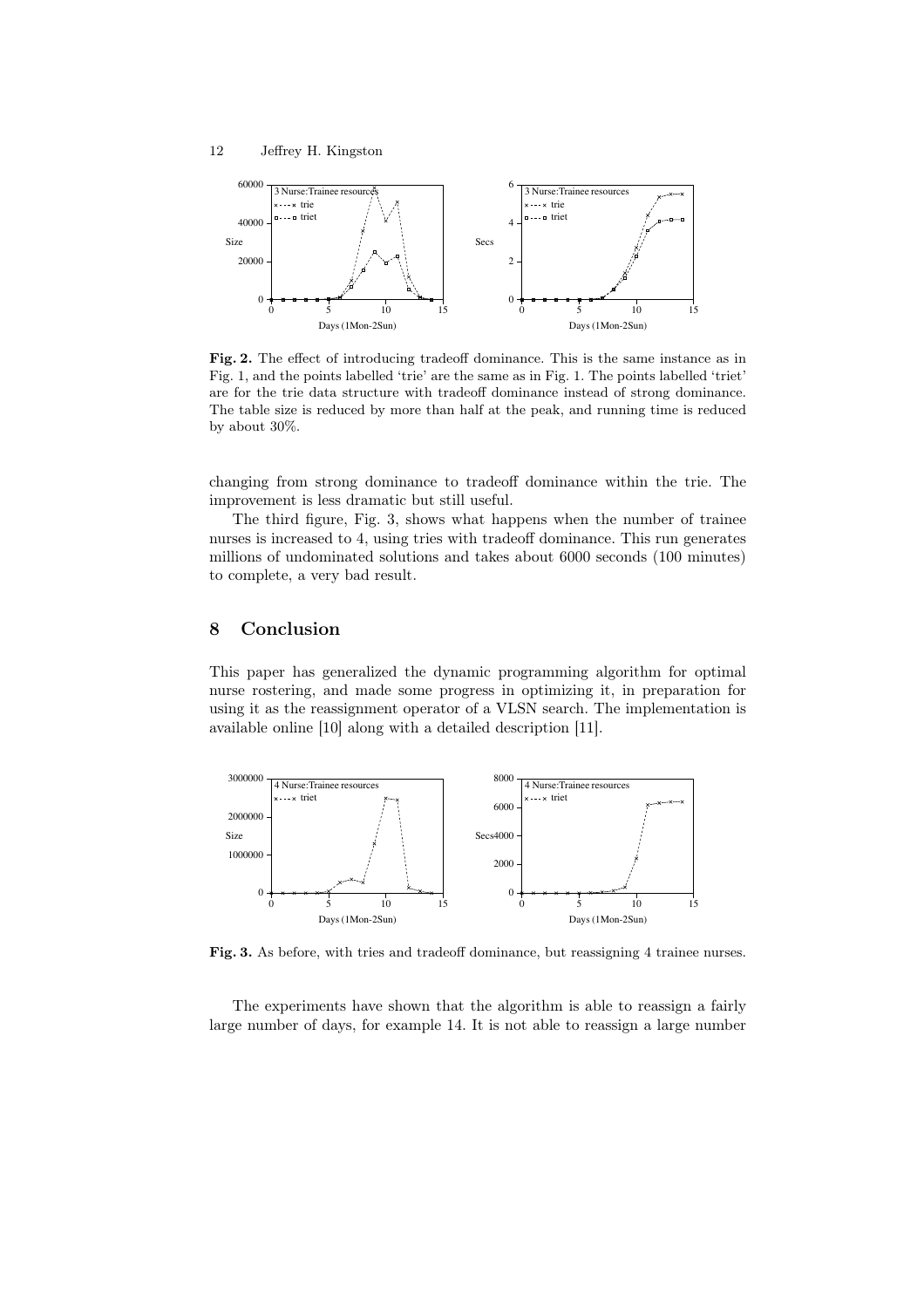of nurses. In this paper we have been able to reassign 3 nurses quickly, but not 4, so further improvement is needed.

Tries and tradeoff dominance do not interact well, and the implementation tested here does not find every case of tradeoff dominance when tries are used. The author has gathered statistics showing that the number of undominated solutions kept when both are used can be five times larger than when tradeoff dominance is applied to a simple list of undominated solutions. The trie is still faster, but it would be better if both ideas could perform at their best.

A well-known enhancement is to always extend a lowest cost solution next, chosen across all days. If a new best complete solution is found, all incomplete solutions whose cost exceeds its cost will then never be extended. The author has gathered statistics showing that 70% of the solutions created by the solve in Fig. 3 would either not be created or not be extended, if this was done.

Hand analysis shows that even tradeoff dominance is very conservative. By this we mean that there are many cases where one solution is morally certain to dominate another, but the dominance test does not succeed, because it cannot rule out the possibility that a set of highly improbable events will occur which allow the more costly solution to produce a superior extension. Further analysis of dominance testing could produce a major payoff.

As a last resort, we could keep, say, only the best 10,000 undominated solutions on each day. This would provide a very robust upper limit on the running time. In Fig. 3, if the solutions on each day are sorted by increasing cost, the solutions on the path to the optimal complete solution have remarkably low indexes in the sorted lists. For example, on the day with the largest number of undominated solutions, there are 2,486,741 undominated solutions, but the index of the solution on the path to the optimal complete solution is just 25. Of course, keeping only the best 10,000 solutions on each day would remove the guarantee of optimality. But then, the VLSN search that this algorithm is intended to support offers no guarantee of optimality either.

### References

- 1. Edmund K Burke, Patrick De Causmaecker, Greet Vanden Berghe, and H. Van Landeghem, The state of the art of nurse rostering, Journal of Scheduling 7, pages 441–499 (2004). DOI 10.1023/B:JOSH.0000046076.75950.0b
- 2. Ceschia, S., Nguyen, T. T. D., De Causmaecker, P., Haspeslagh, S., Schaerf, A.: Second international nurse rostering competition (INRC-II), problem description and rules. oRR abs/1501.04177 (2015). http://arxiv.org/abs/1501.04177
- 3. Ceschia, S., Nguyen T. T. D., De Causmaecker, P., Haspeslagh, S., Schaerf, A.: Second international nurse rostering competition (INRC-II) web site, http://mobiz.vives.be/inrc2/
- 4. Cheang, B., Li, H., Lim, A., Rodrigues, B.: Nurse rostering problems a bibliographic survey. European Journal of Operational Research 151, 447–460 (2003)
- 5. Elshafei M., Alfares, H. K.: A dynamic programming algorithm for days-off scheduling with sequence dependent labor costs. Journal of Scheduling 11, 85–93 (2008)
- 6. Irnich, S., Desaulniers, G., et al.: Shortest path problems with resource constraints. In: Column generation, chap. 2, 33âĂŞ65. Springer US (2005)